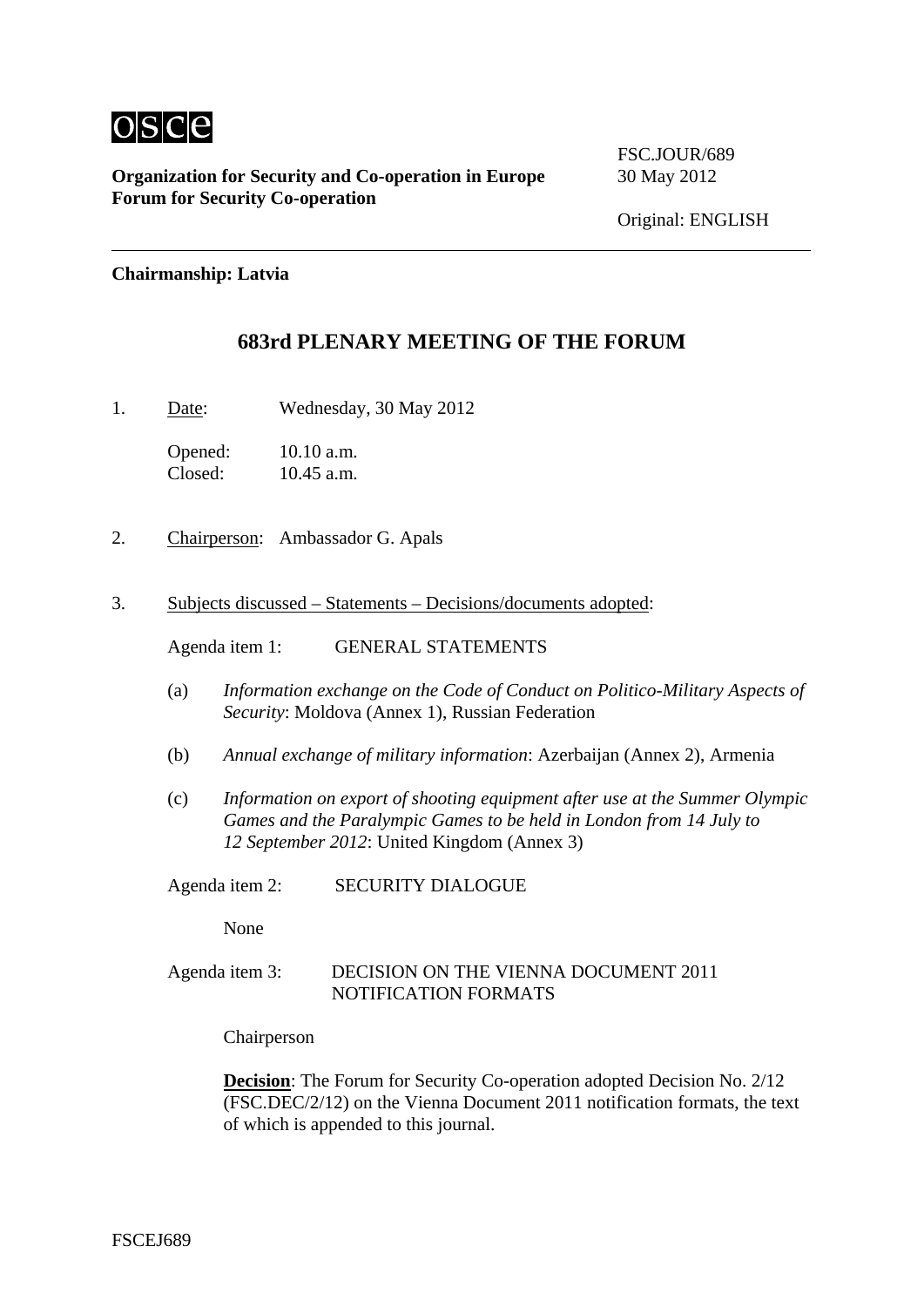# Agenda item 4: ANY OTHER BUSINESS

*Matters of protocol*: Ireland, Finland, Chairperson

4. Next meeting:

Wednesday, 6 June 2012, at 10 a.m., in the Neuer Saal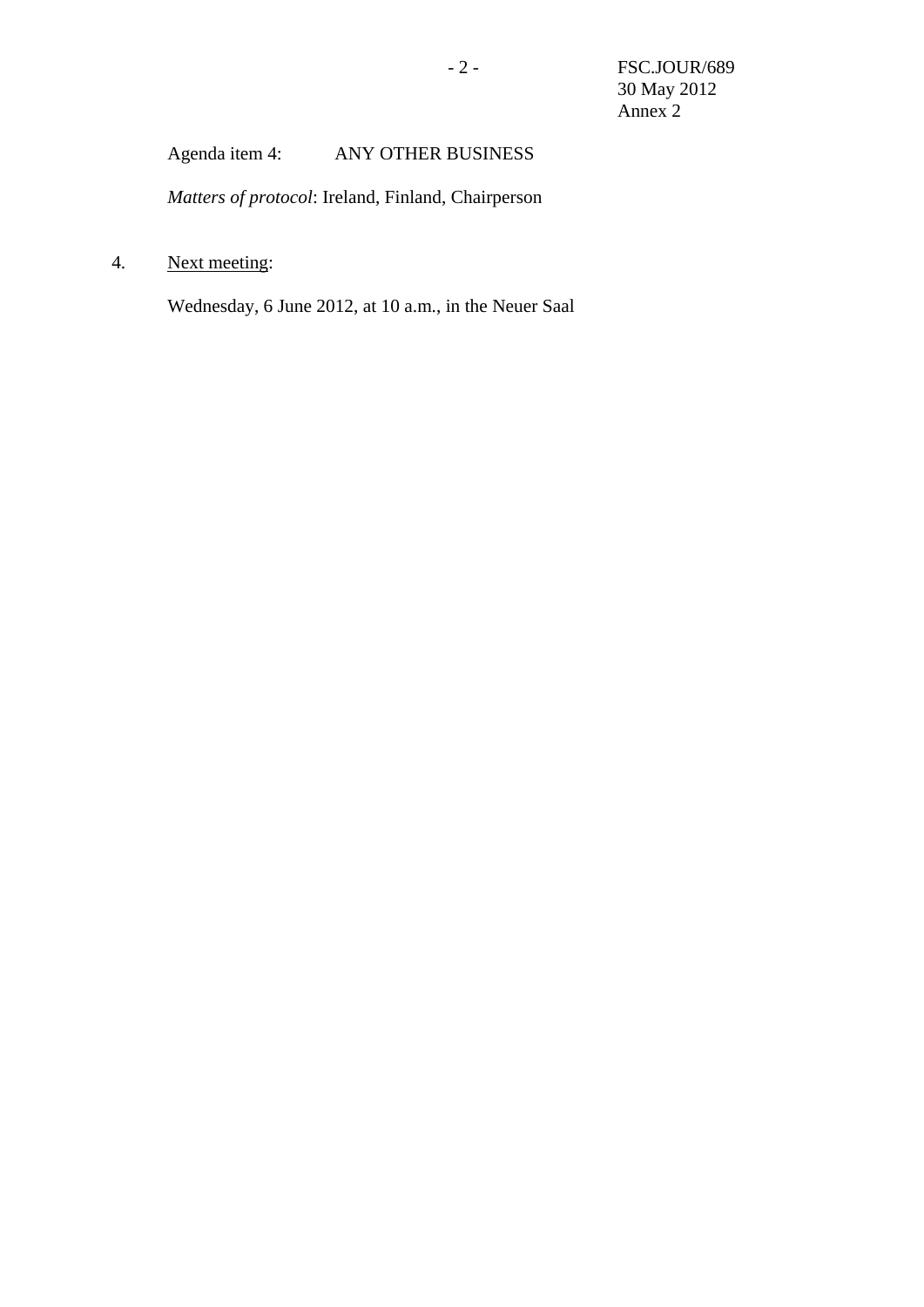

**Organization for Security and Co-operation in Europe** 30 May 2012 **Forum for Security Co-operation** Annex 1

FSC.JOUR/689

**683rd Plenary Meeting**  FSC Journal No. 689, Agenda item 1(a)

## **STATEMENT BY THE DELEGATION OF MOLDOVA**

Mr. Chairperson,

 We would like to bring to the attention of the participating States the information presented by the Russian Federation on 27 April 2012 in response to the Questionnaire on the Code of Conduct on Politico-Military Aspects of Security.

 In the Russian entry on point 2.1 of the Questionnaire related to the deployment of military forces on the territory of other participating States in accordance with freely negotiated agreements as well as in accordance with international law, there is a reference to the agreement of 21 July 1992 on the principles of the peaceful settlement of the conflict in the Transnistrian region of the Republic of Moldova.

 Although we have on numerous occasions during previews of OSCE and FSC events given the participating States information on the Moldovan position regarding this particular matter, most recently at the 2012 Annual Implementation Assessment Meeting, we would like to reiterate our point of clarification. The primary goal of the above-mentioned agreement was to halt the military hostilities in the conflict area and to establish the security zone. The 1992 agreement does not reflect in any manner on the status or the conditions of stationing of the Russian forces, nor, in particular, on the stockpiles of ammunition in Cobasna or the so-called Operative Group of Russian Forces deployed outside of the security zone. In this connection, pursuant to the provisions of the Constitution of the Republic of Moldova, to the relevant international commitments and to principles of international law, particularly the requirement of host-nation consent for the stationing of foreign forces, we reiterate our call for the timely completion of the withdrawal of the Russian military forces from the territory of the Republic of Moldova.

Mr. Chairperson, I request that this statement be appended to the journal of the day.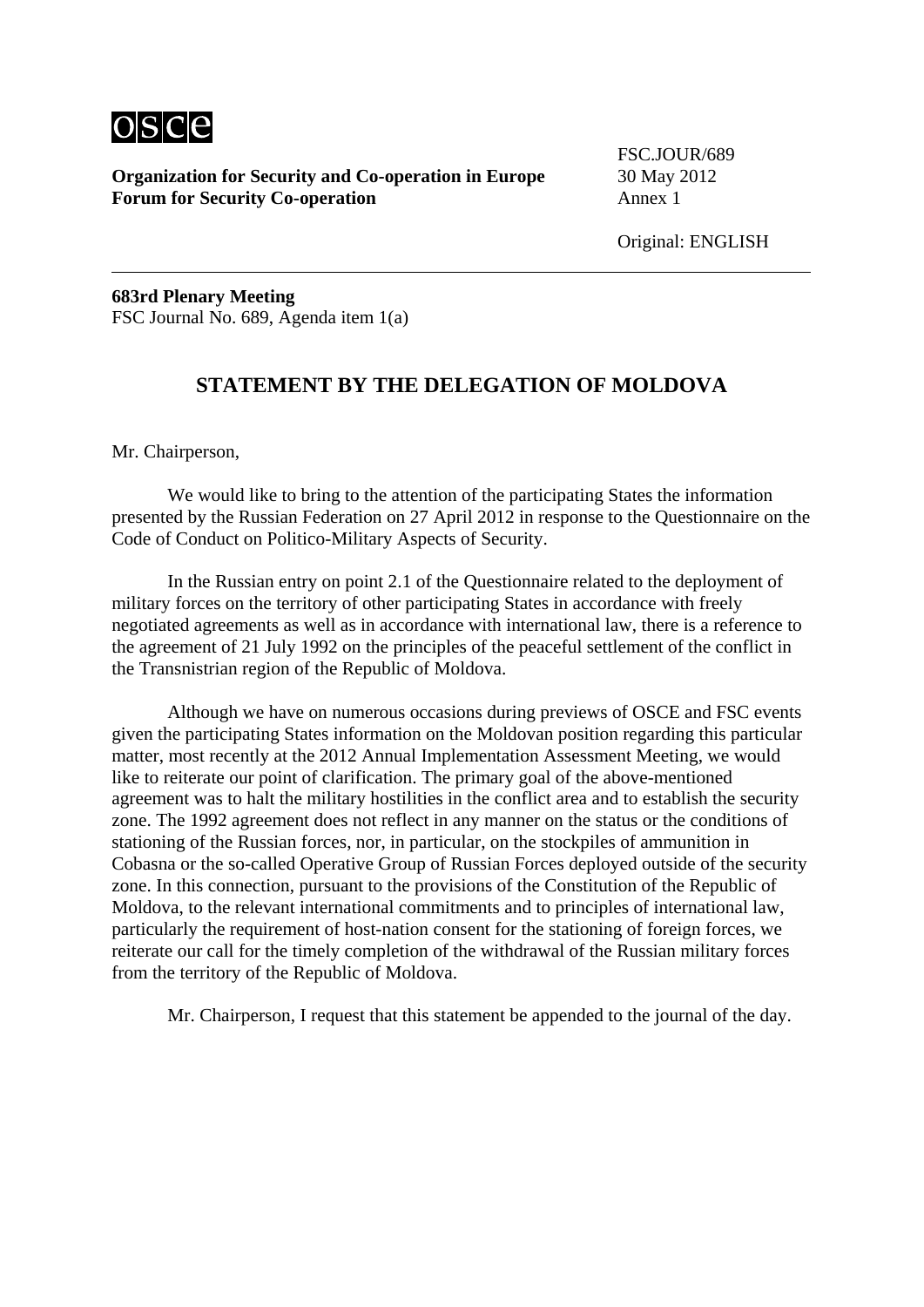

**Organization for Security and Co-operation in Europe** 30 May 2012 **Forum for Security Co-operation** Annex 2

FSC.JOUR/689

Original: ENGLISH

**683rd Plenary Meeting**  FSC Journal No. 689, Agenda item 1(b)

## **STATEMENT BY THE DELEGATION OF THE REPUBLIC OF AZERBAIJAN AT THE 683RD MEETING OF THE FORUM FOR SECURITY CO-OPERATION**

Vienna, 30 May, 2012

## **On military parade of the Armed Forces of the Republic of Armenia held in the occupied territories of Azerbaijan on May 9, 2012**

Mr. Chairman, Dear colleagues,

 Referring to the Statement delivered by Azerbaijani Delegation at the 912th Meeting of the OSCE Permanent Council, and to the Verbal Note distributed under ref. no. SEC.DEL/154/12 on 18 May, 2012, I would like to draw attention of the OSCE Forum for Security Co-operation (FSC) to the illegal activities of Armenia in the internationally recognized territories of Azerbaijan and to the Armenia's unconcealed efforts to consolidate the results of continuing occupation of and use of force against the territorial integrity of the Republic of Azerbaijan.

 Contrary to official statements of Yerevan that the Armed Forces of the Republic of Armenia have not been stationed in the occupied territories of Azerbaijan, the military parade held in Khankandi (Nagorno-Karabakh region of Azerbaijan) on May 9, 2012, once again attest the fact of continuing direct military occupation by Armenia.

 New weaponries enumerated in the abovementioned Verbal Note which were demonstrated at the parade are another piece of evidence testifying to Armenia's illegal military presence on the territory of Azerbaijan.

 The irrefutable facts clarified in the Verbal Note once again prove that Armenia can easily move accounted and registered military equipment from its territory to the occupied Azerbaijani lands, without any disclosure that has to be made within the UN transparency measures in armaments, relevant OSCE Information Exchanges, as well as in accordance with the Treaty on Conventional Armed Forces in Europe.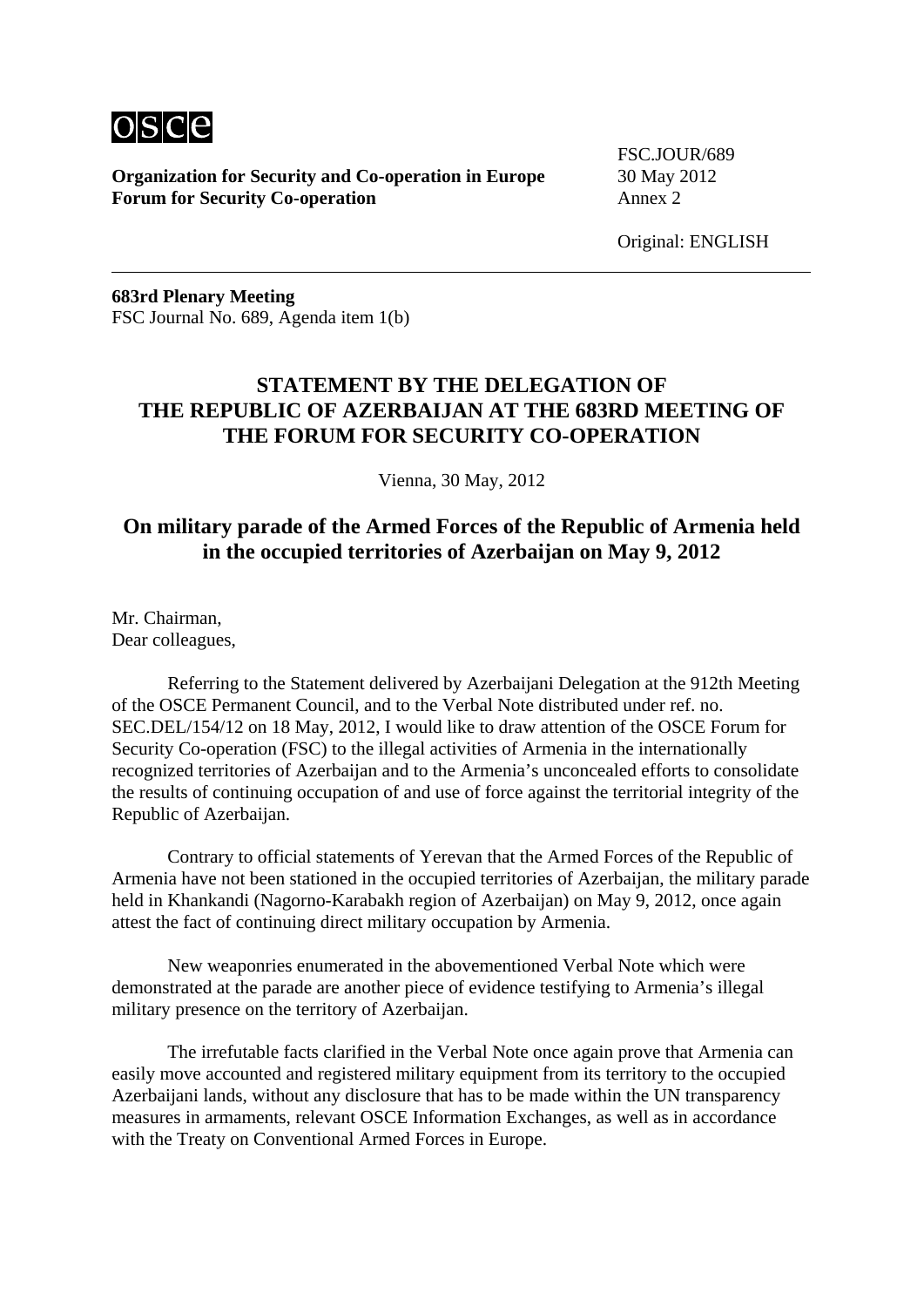The weaponry demonstrated during parade in Khankendi indicate that Armenia is in breach of its commitments as the end-user under arms import operations, specifically by exporting or transferring procured armament without agreement of the exporting States, and concealing these operations from the OSCE participating States.

 These are clear violations of Armenian respective commitments under the arms control regimes, such as the Treaty on Conventional Armed Forces in Europe, Vienna Document, OSCE Document on Small Arms and Light Weapons, Code of Conduct on Politico-Military Aspects of Security, and Principles Governing Conventional Arms Transfers.

 Furthermore, almost identical scenario and modalities of the military parades held in Yerevan last year and in Khankandi this year affirms the facts that both of them were planned, equipped, trained, organized and orchestrated from the same military chain of command in Armenia.

#### Mr. Chairman, Dear colleagues,

 None of the facts provided in the Verbal Note SEC.DEL/154/12 dated 18 May, 2012, distributed by the Delegation of Azerbaijan, with regards to the military parade held in Khankendi, have not been substantively refuted or clarified by Armenia.

 Therefore, our Delegation would like to request through the FSC Chairmanship, the OSCE Conflict Prevention Centre to distribute spot report that finds Armenia in clear violation of respective arms control and CSBM regimes, such as the Treaty on Conventional Armed Forces in Europe, Vienna Document, OSCE Document on Small Arms and Light Weapons, Code of Conduct on Politico-Military Aspects of Security, and Principles Governing Conventional Arms Transfers to which it is a party.

 We would like to bring to the attention of the FSC that Armenia is in breach of its commitments as the end-user under arms import operations, specifically by exporting or transferring procured armament without agreement of the exporting States and consent of Host Nation, as well as trying to conceal this information from the OSCE participating States. Specifically we would like to enquire those States mentioned in our Note Verbale SEC.DEL/154/12, on what measures would be taken by them in response to these violations by Armenia in particular for exporting and transferring procured weaponries to the occupied territories of Azerbaijan without the agreement of the exporting states and concealing this illegal activities from the OSCE participating States, to what extent credibility of Armenia as a party to arms import operation is affected?

 We are also expecting that Ambassador Andrzej Kasprzyk, the Personal Representative of the Chairperson-in-Office on the conflict dealt with by the OSCE Minsk Conference will respond and react to the facts raised by Azerbaijan in the Verbal Note.

Azerbaijan reserves the right to come back to this issue at next sessions of the FSC.

We request to attach this statement to the journal of the day.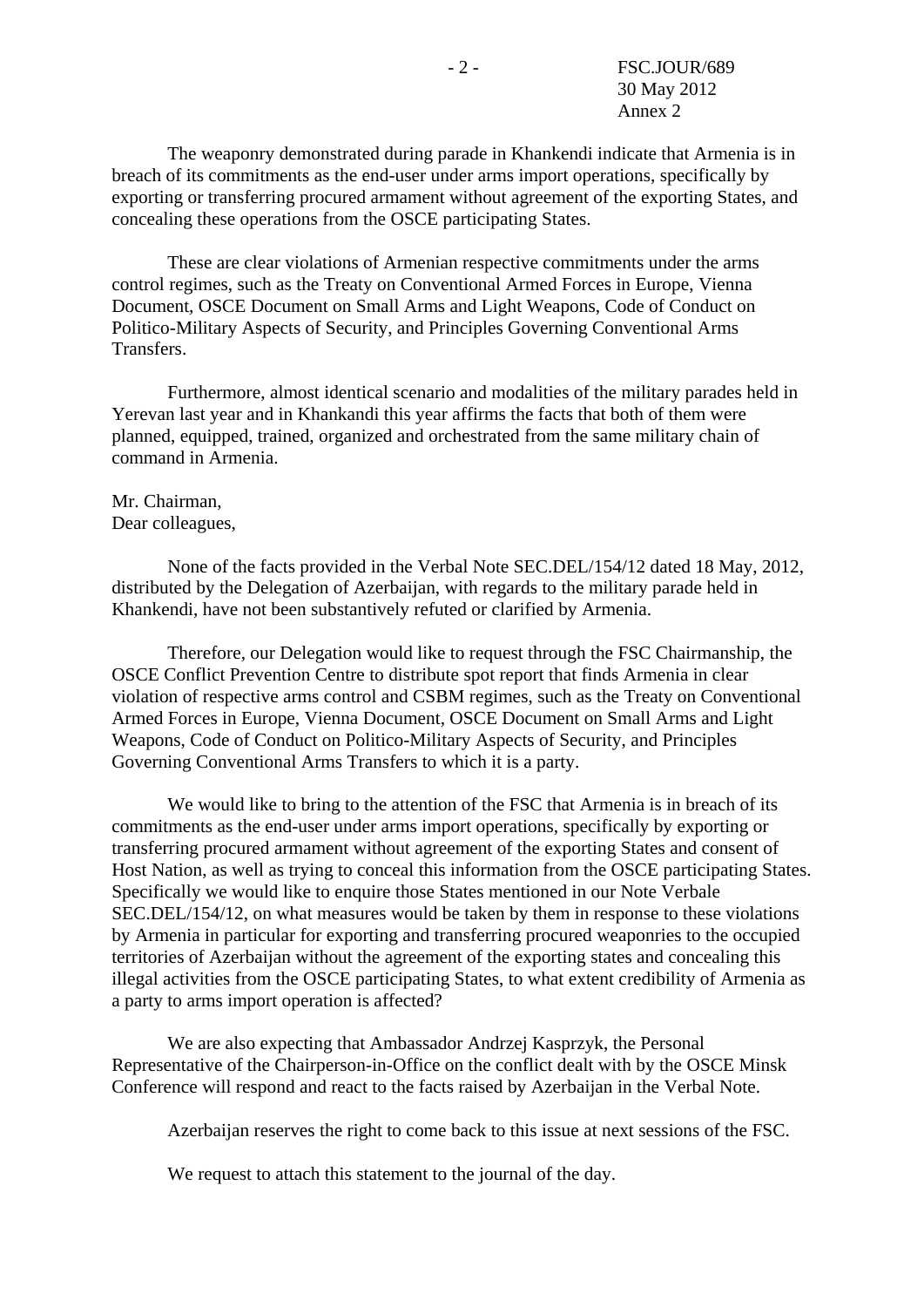- 3 - FSC.JOUR/689 30 May 2012 Annex 2

Thank you very much.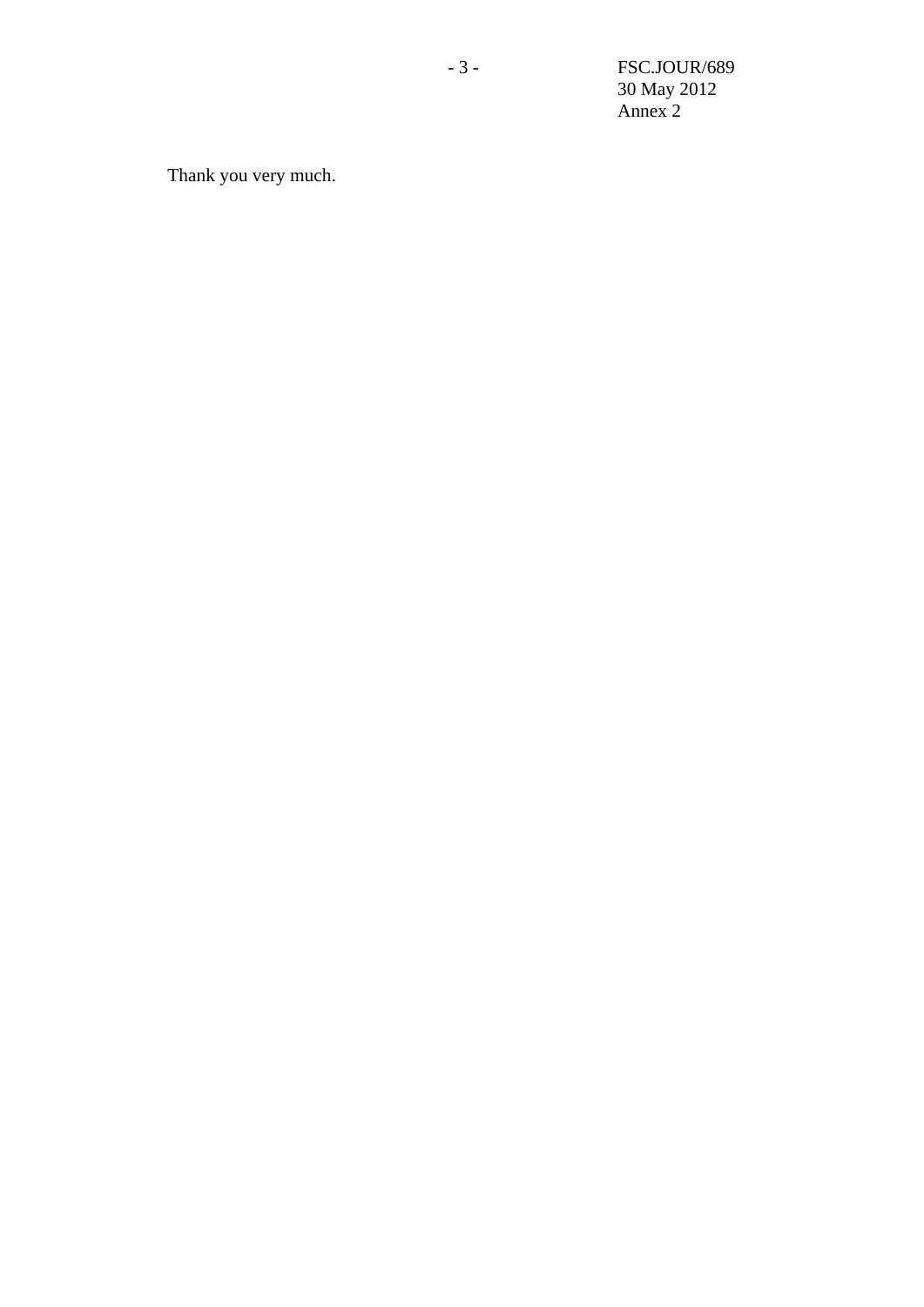

**Organization for Security and Co-operation in Europe** 30 May 2012 **Forum for Security Co-operation** Annex 3

FSC.JOUR/689

Original: ENGLISH

**683rd Plenary Meeting**  FSC Journal No. 689, Agenda item 1(c)

## **STATEMENT BY THE DELEGATION OF THE UNITED KINGDOM**

Mr. Chairperson,

 Participating states will recall the statements the United Kingdom made at the 656th FSC on 23 September 2011, and more recently at the 679th meeting on 28 March 2012, about the UK's preparation for the London Olympic Games this summer. Participating States will appreciate that the preparation for such a major international event requires meticulous attention to detail, particularly with respect to international obligations: It is in connection with these obligations that I wish to inform participating States about the UK's intentions with respect to arms embargoes.

 It will be of particular interest to the delegations represented here in the FSC to know how the United Kingdom intends to deal with the re-export of shooting equipment to be used during the 2012 Olympics and Paralympics, particularly in order to remain in full compliance with OSCE arms embargoes that that United Kingdom fully upholds and fully supports.

 The United Kingdom intends to issue Open General Export Licences for the shooting equipment that competitors will bring to the Games. The licences will be issued to all participating States that qualify for these shooting events, including those participating States subject to arms embargoes. The Licences will permit competitors to export the same equipment that was imported for the purpose of the Games, and will mean the necessary controls are in place to ensure that only sporting equipment used during the Games is exported back to those participating States subject to an arms embargo.

 Mr. Chairperson, I should be grateful if you would attach this statement to the journal of the meeting.

Thank you, Mr. Chairperson.